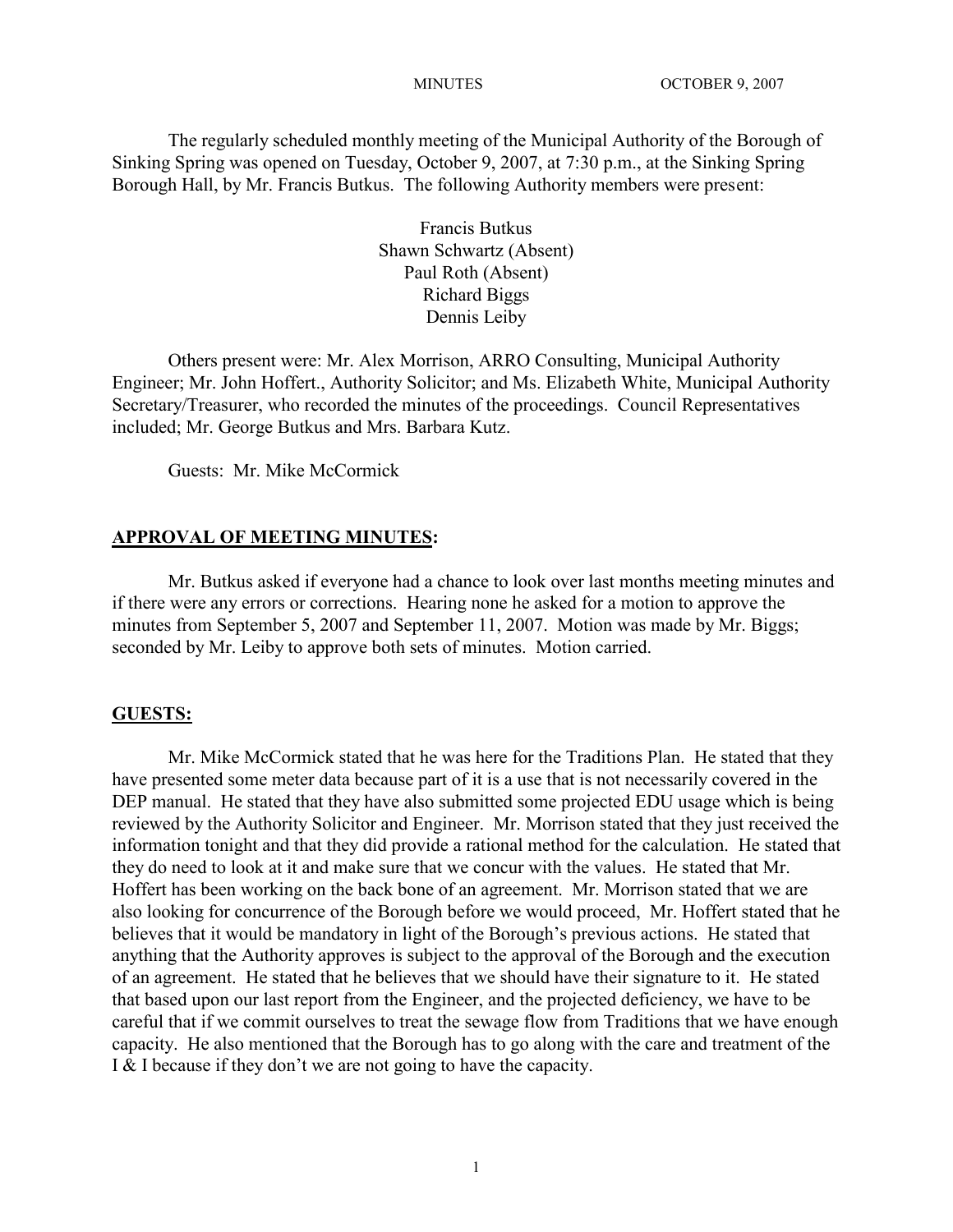#### **Traditions Discussion:**

Mr. Butkus asked what the projected capacity is that they would need. Mr. Morrison stated that right now it looks like they would need about 33,000 gpd. Mr. Butkus mentioned that since this would emanate from the Borough, at this point yet, we could invoke our 75,000 gpd at Spring Townships plant which by the agreement says that the 75,000 gpd must be developed with in the Borough. Mr. Hoffert stated that it is an option. Mr. Hoffert mentioned that he has a practical concern that it be subject also to the Borough Council's approval. He stated that this also calls for them to put in that corrected main extension and that their projected cost for that is close to \$175,000.00 which they discussed last Thursday. Mr. Hoffert mentioned that he met with them in his office last Thursday, which he confirmed with Mr. Butkus that it was all right to do so. He stated that he had also spoken with Mr. Morrison and that they spent some time roughing up some agreements that he has to take the edge off of yet. Mr. Morrison stated that typically we would be looking for a condition in there that says that we agree to this much flow, however there is differences since every place is a little bit different, that we would like to have the right, after they are in and operating, to go back and reevaluate the capacity and if it happens to be more we would ask them at that time to purchase additional capacity. He stated that he wants to take this information back and review it with Mr. Schlott who will review it with the Borough and we will get this on the move. Mr. Morrison stated that he wasn't sure of what Mr. McCormick's schedule is for public hearings and when they would need what from the Authority. Mr. McCormick stated that he did not know when they needed action by the Authority, and that they have a hearing tentatively scheduled for October 31, 2007 with Council. He mentioned that he did not know if Council would take action but mentioned that Council did ask that he meet with the Authority prior to that. Mr. George Butkus mentioned that it is the conclusion of the conditional use hearing and not a plan review. Mr. Morrison informed Mr. McCormick that the Authority meets the second Tuesday of the Month so we would not have a meeting between now and then. He stated that if to conclude that hearing they need an agreement it is not going to be there, so they will have to let us know.

Mr. Biggs stated that the important thing is that Mr. Butkus's point is well founded and that we have the capacity. Mr. Morrison stated that we can make it work and that we have two alternatives.

Mr. McCormick stated that he can also address to the Authority Board and concur with Mr. Morrison's assessment. He stated that they have done that on other jobs were they have had post development flow metering and it is totally agreeable with them. He stated that they have done a number of these facilities and they are pretty comfortable with the meter data that they have presented to Mr. Morrison.

Mr. Leiby asked if Mr. McCormick will need a letter from the Authority prior to the hearing. Mr. McCormick stated that they can say that they met with us and if they can get a letter prior to that it would be great. Mr. George Butkus stated that he thinks part of the confusion was that it is usually one of the things that is presented during plan review and not a conditional use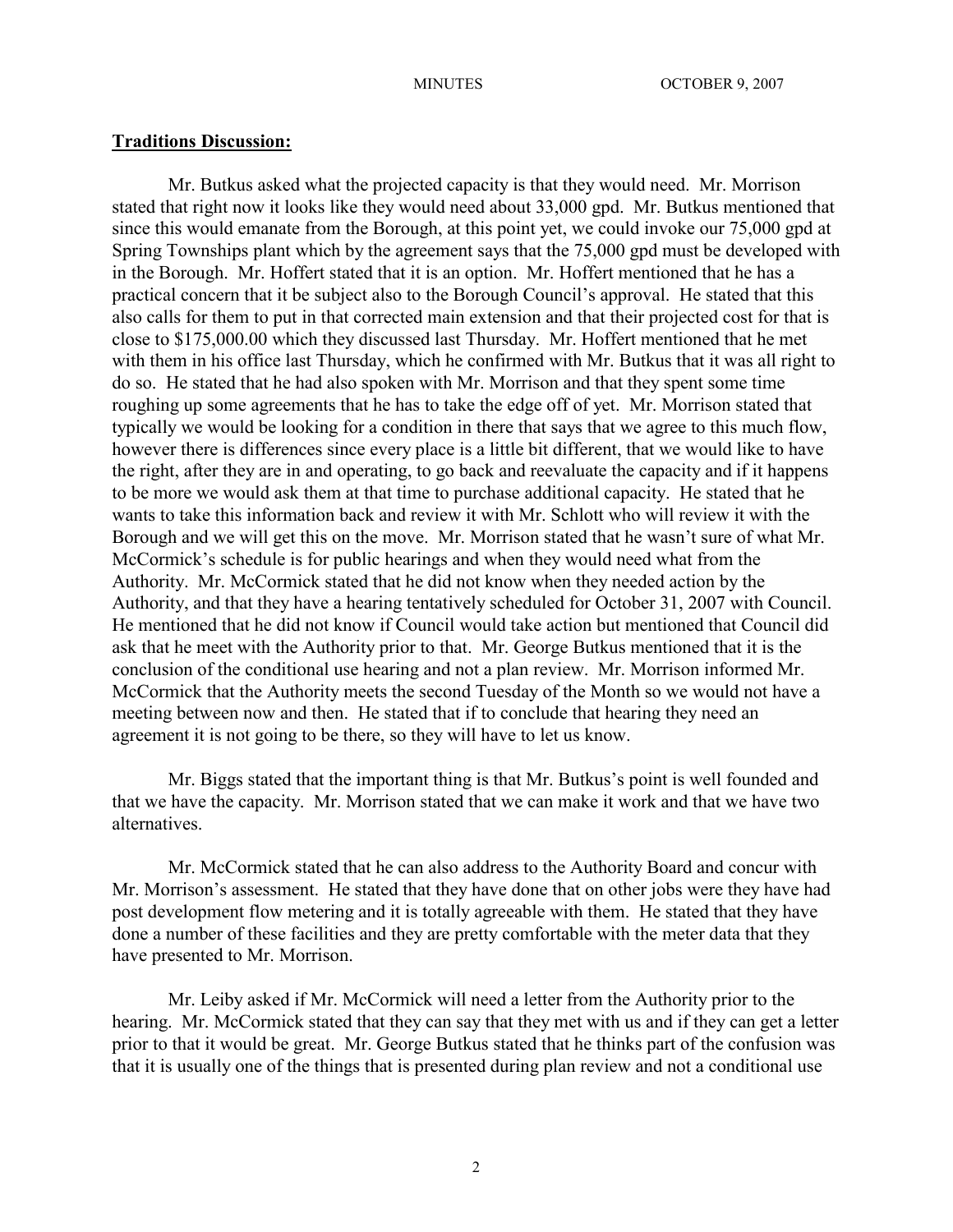## **Traditions Discussion: (Cont.)**

hearing. Mr. McCormick mentioned that the Borough undertook an adoption of some ordinance revisions to accommodate this plan that the Ordinance basically says that you will be served by public water and sewer. Mr. McCormick stated that to him that is a continuing condition and until it is resolved you can't undertake your project but it doesn't necessarily mean that you couldn't obtain the approvals.

## **ENGINEERS REPORT:**

Mr. Morrison presented the Engineers Report dated October 10, 2007. Copy attached.

Mr. Morrison stated that one thing that is not in the report is regarding a letter to Alcon Industries. He stated that at the last meeting we had discussed preparing a letter regarding their flows from their facility. He stated that he has a draft of that 90% done and that he will get it cleaned up tomorrow. He mentioned that he would like Mr. Hoffert to look at it and give it his blessing. Mr. Hoffert stated that he will have time to take care of that if Mr. Morrison gets it to him no later then Friday. Mr. Morrison stated that it is not a long letter and that it is only one page.

## Sewer System Infiltration and Inflow Project:

Mr. Morrison stated that the PaDEP was contacted and made aware of the intended repair procedure. He stated that when they discussed it with them they requested that ARRO send them a letter so that they have it for their records. He stated that he has handed out a copy of the draft letter so that every one can review it and if everyone concurs ARRO will finalize it and send it on. Mr. Butkus stated that it looks fine. Mr. Morrison stated that it basically states that we are going to line that piece of sewer and replace the laterals to the curb. He stated that is with the expectations that Traditions will be putting in a parallel sewer line or in the future the Authority will put in the parallel sewer line.

Mr. Morrison stated that the project has been advertised for bid with an expected bid receipt date of November 7, 2007. He stated that it is a week before our next meeting and that ARRO will review those bid documents and try to have a recommendation concerning Notice of Intent to Award for the next Authority meeting. He stated that he did provide a set of the Specifications to Ms. White so that we have them here in the office in case someone wants to come in and look at them.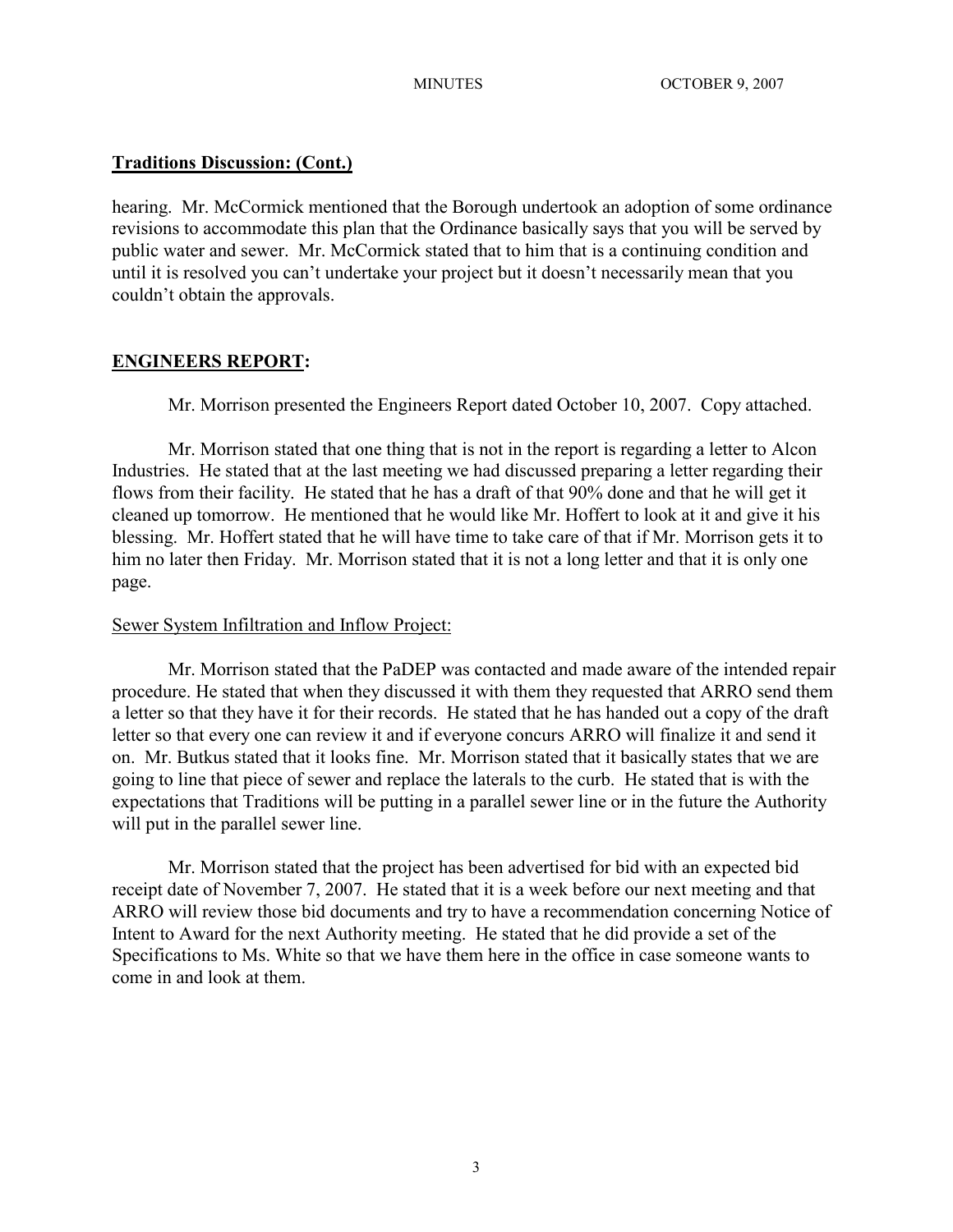## **ENGINEERS REPORT: (Cont.)**

## Mountain Home Road Sanitary System Additions Project:

Mr. Morrison mentioned that there was a site meeting between E. Kuser Inc., ARRO and representatives of Bilco Safety Products to discuss access during construction. He stated that to date related shop drawings have been submitted and the contractor is waiting on related equipment to be delivered.

## Wastewater Treatment Plant Project:

Mr. Morrison mentioned that a PSA was signed, however, DEP is requiring a special study as a planning document. He stated that the Borough had some concern and because of that we had our special meeting. He stated that the Borough asked for a summary of the project which ARRO prepared and presented at the last Authority meeting. He stated that with the Authority's concurrence ARRO forwarded the summary to the Borough.

Mr. Morrison stated that because of that ARRO has slowed the design efforts until they have some confidence that we are going to do everything that is in the contract. Mr. Butkus asked what our response to DEP will be if the Borough says no. Mr. Morrison stated that there is the possibility that we could pursue all of the corrective action needed based on I & I removal. He stated that it is risky because you don't typically get all of your I  $&$  I removed, and to think that you are going to recapture enough flow based on the I & I project to get you out of the projected overload, is possible but may not come to fruition. He stated that in the past the Borough basically has agreed in one fashion or another to all of these topics, it is just whether they are going to do them now or wait and try to do them later. He stated that he hopes they review it and agree.

Mr. Morrison mentioned that, with Mr. Butkus's approval, he called Mr. Mike Setley, who has helped us in the past. He mentioned that Mr. Setley is a Financial Consultant and an attorney. Mr. Morrison stated that the question he had for Mr. Setley was more or less posed by the Borough. He stated that it seemed like the Borough had a concern that money borrowed by the Authority for the treatment plant might affect their borrowing capacity. He stated that we are getting this information second hand and encouraged the Authority to speak to Mr. Setley directly. He also stated that Mr. Settley offered to send a letter or come to an Authority or Council meeting and explain this. He stated that Mr. Setley's comment was that there is a federal tax law which limits the Borough to ten million dollars in borrowing in any year and it is the Borough and any extension and the Authority would be considered an extension. He also stated that the next year you could borrow more money and split it into two borrowings. He also noted that a borrowing of the Authority could have what is called a self liquidating debt report which the engineer would prepare. He stated that the report would basically say that we borrowed this money and the rates are such that it will cover the cost of paying back this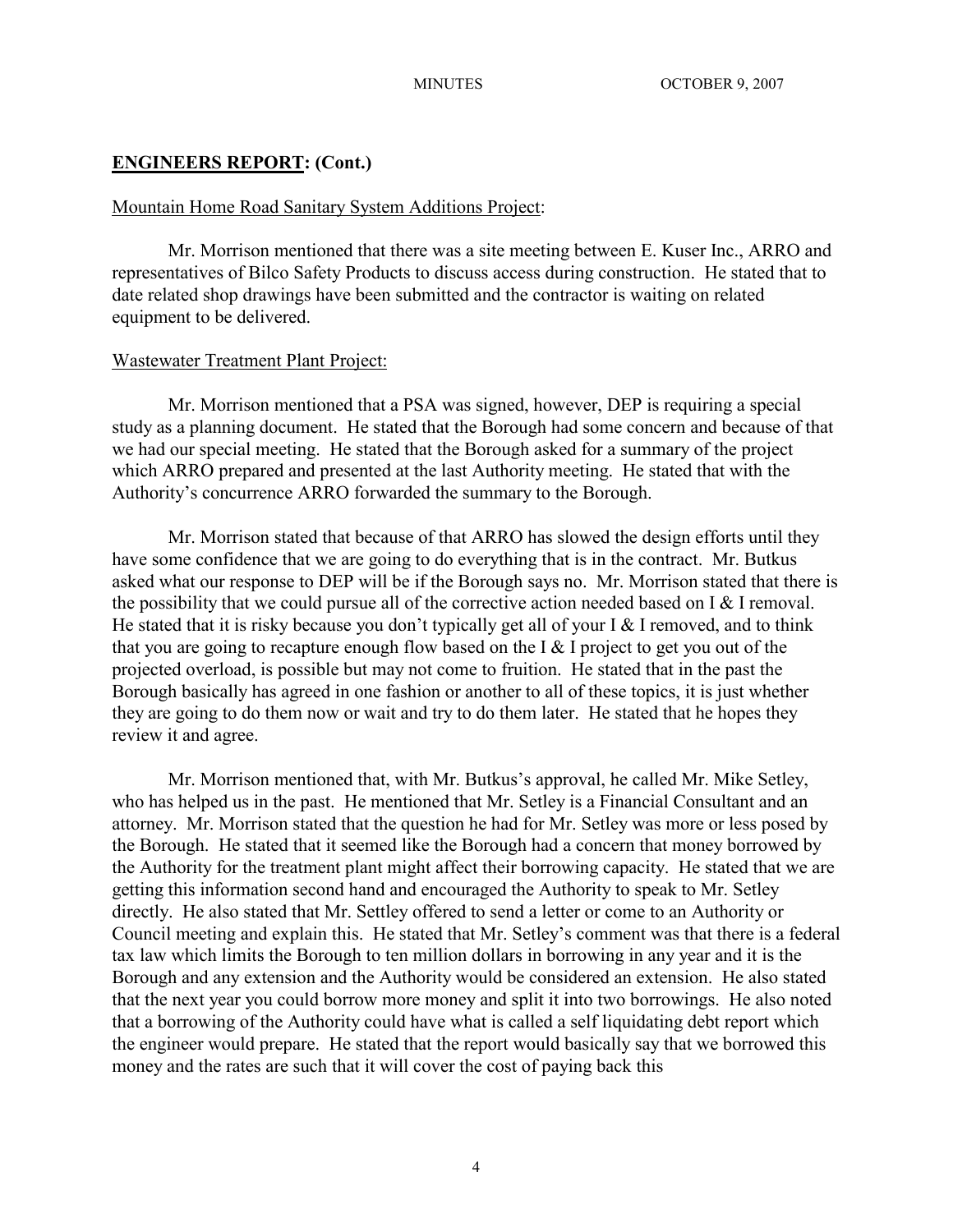### **ENGINEERS REPORT: (Cont.)**

indebtedness. He stated that with that report then any concern that a loan company would have would go away.

Mr. Butkus stated that the self liquidating debt report would have to be based on a current rate study. Mr. Morrison stated that a current rate study or at minimum a pledge of rates, which the Borough controls that says that we will raise the rates if needed to pay for this loan.

Mr. Biggs asked if we were going to go forward with the rate study. Mr. George Butkus stated that after the joint meeting last month and after Council had discussed that issue in the meeting the next day there were no issues brought up about the rate study. He stated that Council had approved the rate study several months ago, however the President of Council call him and informed him that the rate study had been put on hold until March of next year. Mr. Biggs asked if it was by motion and vote. Mr. George Butkus stated that it was not. He stated that Mr. Schlott believes the reason for waiting was because of there being several things up in the air including the settlement with South Heidelberg, and the possibility of going to flow meters for the out lying municipalities in the future. Discussion ensued.

Mr. Morrison asked if they should stay slowed on the design for one more month and then jump forward or do we want to push forward with this now. He also mentioned that sometime we will want to consult with a professional like Mr. Setley or others to decide how we are going to obtain this money if we do this project. He stated that it could be a bond issue or a bank loan. Mr. Biggs stated that there is no question that we have to do this and that we should not hold it up. Mr. Butkus stated that he has a fact sheet that they downloaded from DEP's web site concerning what actions a permittee must take when a treatment plant or lines are over loaded. He stated that one of the highlighted items is that work must begin on planning, designing, financing and constructing facilities of sufficient capacity to meet the demand for a reasonable time in the future.

Mr. Biggs stated that he sees no reason for Mr. Morrison to hold up on the design and asked Mr. Leiby his thoughts. Mr. Leiby stated that he doesn't see why he should have to slow down and that we are going to have to get it done. Mr. Morrison stated that they can proceed then with the design if that is the Authority's pleasure, and if something gets added or subtracted then they can do it by addendum. Mr. Hoffert asked what Mr. Morrison's projection was to get the design done. Mr. Morrison stated it would be about six to nine months and that they will probably make a decision by then.

Mr. Hoffert suggested that we invite Mr. Setley to our December meeting to make a presentation. He mentioned that he will not be at the November meeting. He stated that with the Authority's permission he will contact Mr. Setley and try to schedule it. Mr. Butkus stated that we should go ahead with this because it has to happen. Mr. Morrison stated that they will proceed with the design also.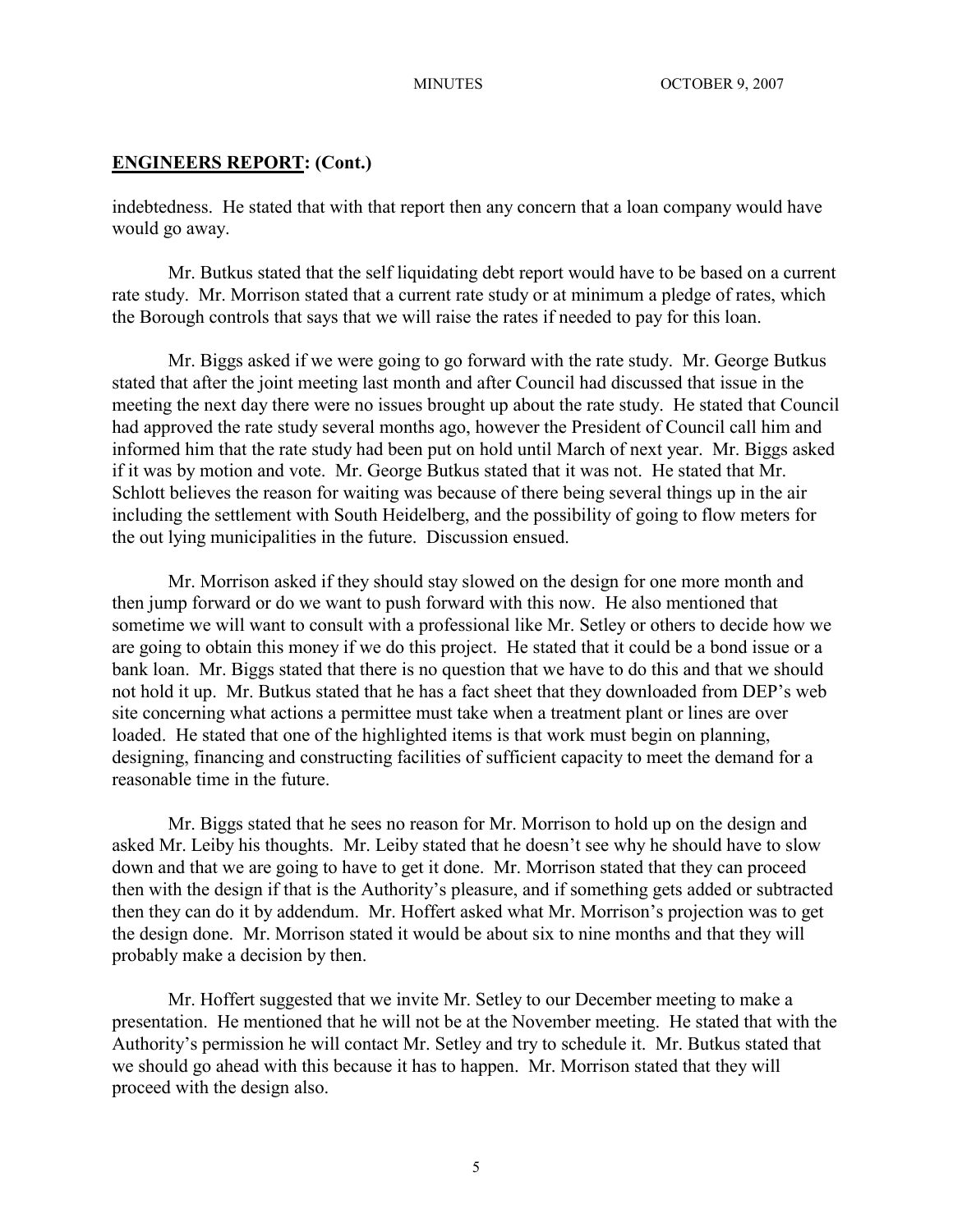## **ENGINEERS REPORT: (Cont.)**

## Hull Street Apartments - Planning Module Exemption:

Mr. Morrison mentioned that at the last meeting we had explained to the developer that we could not take the planning module exemption package at this time and because of that ARRO has returned that package to them with a letter of explanation. He stated that they have not received a response back from them and when they do we will address it. Mr. Butkus asked if we could lump this in with what Traditions needs to possible sent to Spring Township. Mr. Morrison stated that it is an alternative. Mr. Biggs asked if we should study that agreement. Mr. Hoffert stated that he will take a good look at this week.

## **MR. HOFFERT - SOLICITOR:**

Mr. Hoffert stated that Ms. White has given him the Right-of-Way Agreements for Mt. Home Road which he will record tomorrow.

Mr. Hoffert mentioned that he did meet with Mr. McCormick and his council last Thursday in his office. He stated that they went over the installation of the revised sanitary sewer line that will be on Broad Street. He stated that it will be about 125 feet of new installation that will aid and assist that area. He stated that he has also started on a rough draft of the agreement. He stated that he and Mr. Morrison will try to conclude that in the next couple days. He stated that they will provide Ms. White with a draft for distribution so that it can be reviewed and returned with comments and suggestions.

Mr. Butkus mentioned that he had the bulk sewage agreement that needed to be executed. He stated that we had authorized it a while ago.

## **APPROVAL OF BILLS:**

Mr. Butkus stated that we have five bills from ARRO Consulting totaling \$13,376.59. Motion was made by Mr. Leiby to pay the bills; seconded by Mr. Biggs. Motion carried.

Mr. Butkus stated that we have a bill from Mr. Hoffert for services rendered through October 9, 2007 in the amount of \$500.00. Motion was made by Mr. Leiby to pay the bill; seconded by Mr. Biggs. Motion carried.

Mr. Butkus stated that we have a bill from Ms. White in the amount of \$240.00 for services rendered for September 2007. Motion was made by Mr. Leiby to pay the bill; seconded by Mr. Biggs. Motion carried.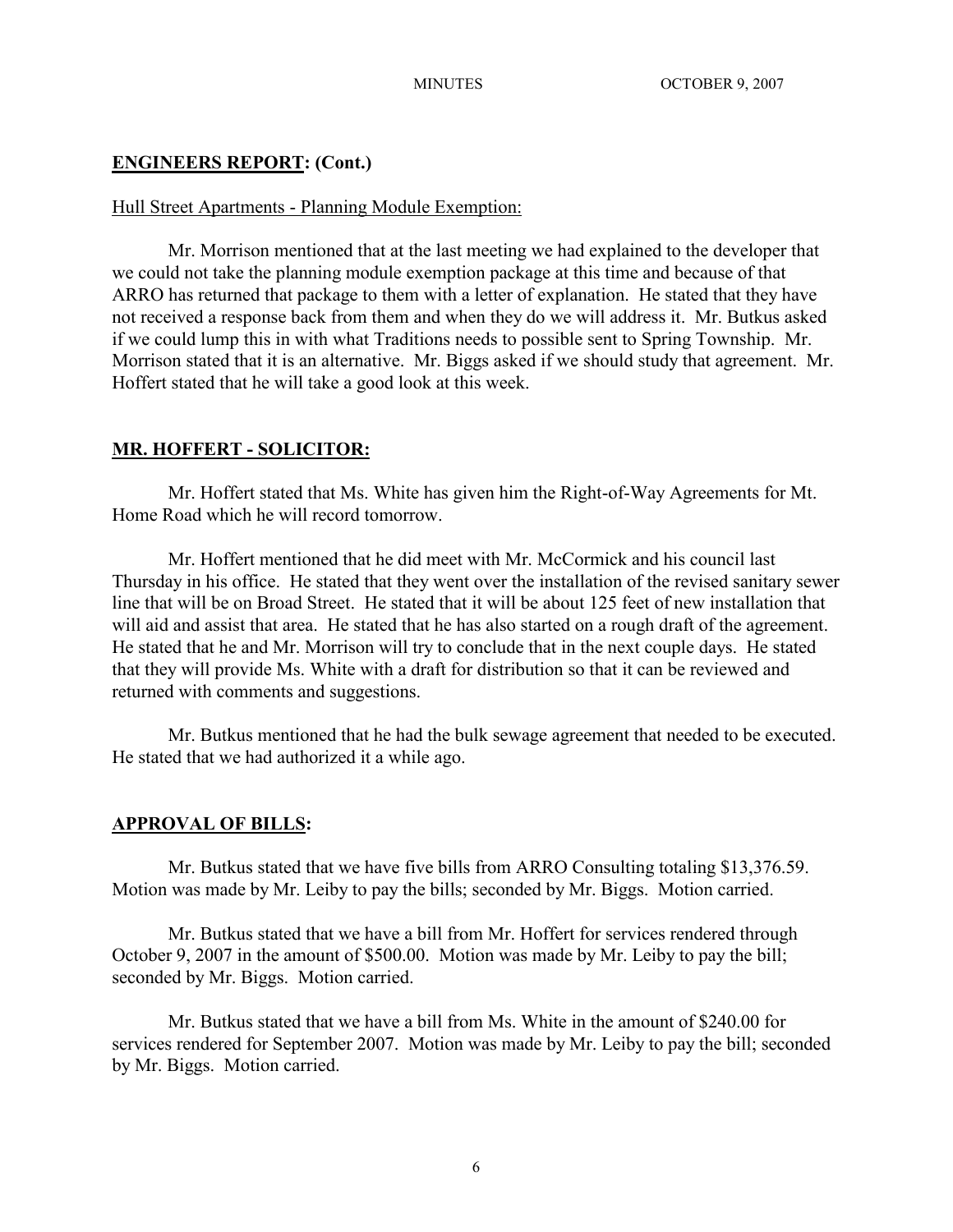## **APPROVAL OF BILLS: (Cont.)**

Mr. Butkus mentioned that we needed to return \$20,000.00 to Wright Elliott for overpayment of EDU's for Brookfield Manor. He stated that last month Ms. White reported that she received a check from Mr. Jim Elliott in the amount of \$25,000.00 for payment of EDU's on the last ten unsold lots in Brookfield Manor. Ms. White deposited that check on August 31, 2007. He stated that Mr. Elliott then came back stating that Ryan Homes had already paid for some of those lots. Ms. White, after careful research determined that eight of those lots had already been paid for. Mr. Biggs made a motion to return the \$20,000.00 overpayment to Wright Elliott; seconded by Mr. Leiby. Motion carried.

#### **TREASURER'S REPORT:**

Mr. Butkus asked if everyone had received a copy of the Treasurer's Report dated October 9, 2007 and if anyone had any questions. Motion was made by Mr. Leiby to accept the Treasurer's Report; seconded by Mr. Biggs. Motion carried.

Mr. Butkus mentioned that the CD that we have at Sun Federal Credit Union matures on October 19, 2007. Discussion ensued as to what to do with the funds and what bills were coming due. Decision was made to leave it in a CD at Sun Federal since they do not charge us any fees for early withdrawal.

### **MR. GEORGE BUTKUS:**

Mr. George Butkus mentioned that a new permanent replacement was hired by Miller Environmental for the day to day operations at the sewer plant. He also mentioned that in Miller's monthly report to Council they have now added additional information showing all of the loading of the BOD, TSS, Ammonia and the total flows.

Mr. George Butkus also mentioned that Council has approved buying new computers and a color printer for the sewer plant. He mentioned that there will be two desk tops and a lap top that they can use in the televising truck when they collect the I Spy units and down load the information right there instead of dragging it back to the plant to download. He stated that there will also be a scanner purchased for all of the Industrial User Permits to that they can be kept on the computers.